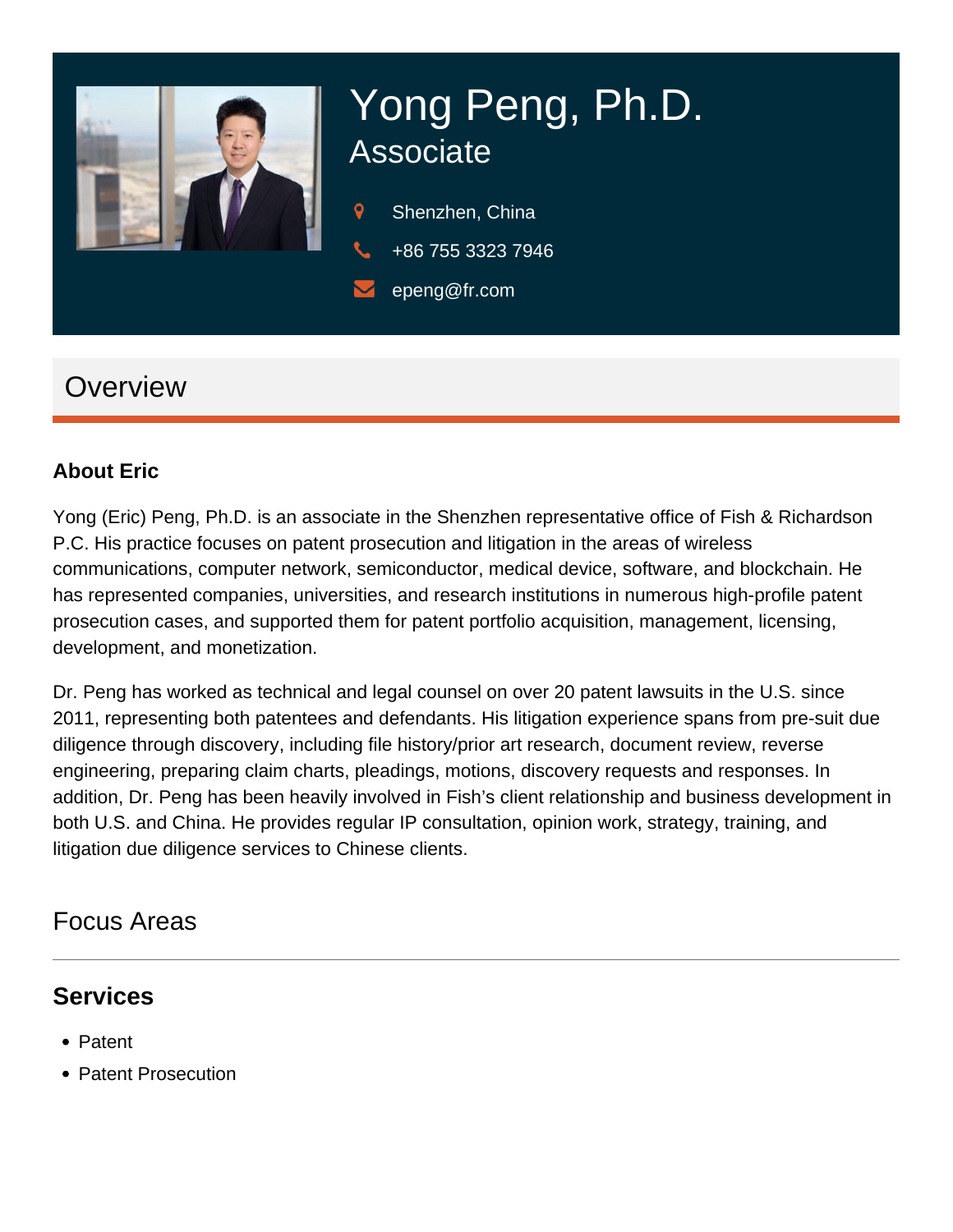#### **Industries**

- Electrical and Computer Technology
- Internet
- Semiconductors
- Software
- Telecommunications

#### Education

- J.D., Southern Methodist University (2015)
- Ph.D., Electrical Engineering, Southern Methodist University (2010)
- M.S., Electrical Engineering, New Jersey Institute of Technology (2005)
- B.E., Computer Communications, University of Electronic Science and Technology of China (2003)

# Insights

#### **Publications**

Y. Peng and D. Rajan, "Half-duplex Gaussian interference channel with transmitter and receiver cooperation," IEEE Communications Letters, Vol. 14, No. 5, pp. 372, May 2010.

Y. Peng and D. Rajan, "Capacity bounds for cognitive MIMO Gaussian Z-interference channel," IEEE Transactions on Vehicular Technology, Vol. 59, No. 4, pp. 1865, May 2010.

Y. Peng, K. Josiam and D. Rajan, "Diversity multiplexing tradeoff in MIMO frequency selective channels with partial CSIT," IEEE Communications Letters, Vol. 12, No. 6, pp. 408, June 2008.

Y. Peng, S. Cui and R. You, "Optimal pilot-to-data power ratio for diversity combining with imperfect channel estimation," IEEE Communications Letters, Vol. 10, No. 2, pp. 97, Feb. 2006.

Y. Peng and D. Rajan, "Achievable region of Gaussian cognitive Z-interference channel with partial side information," in Proceedings of IEEE GlobeCom, Honolulu, HI, Dec. 2009.

Y. Peng and D. Rajan, "Capacity bounds of half-duplex Gaussian cooperative interference channel,"